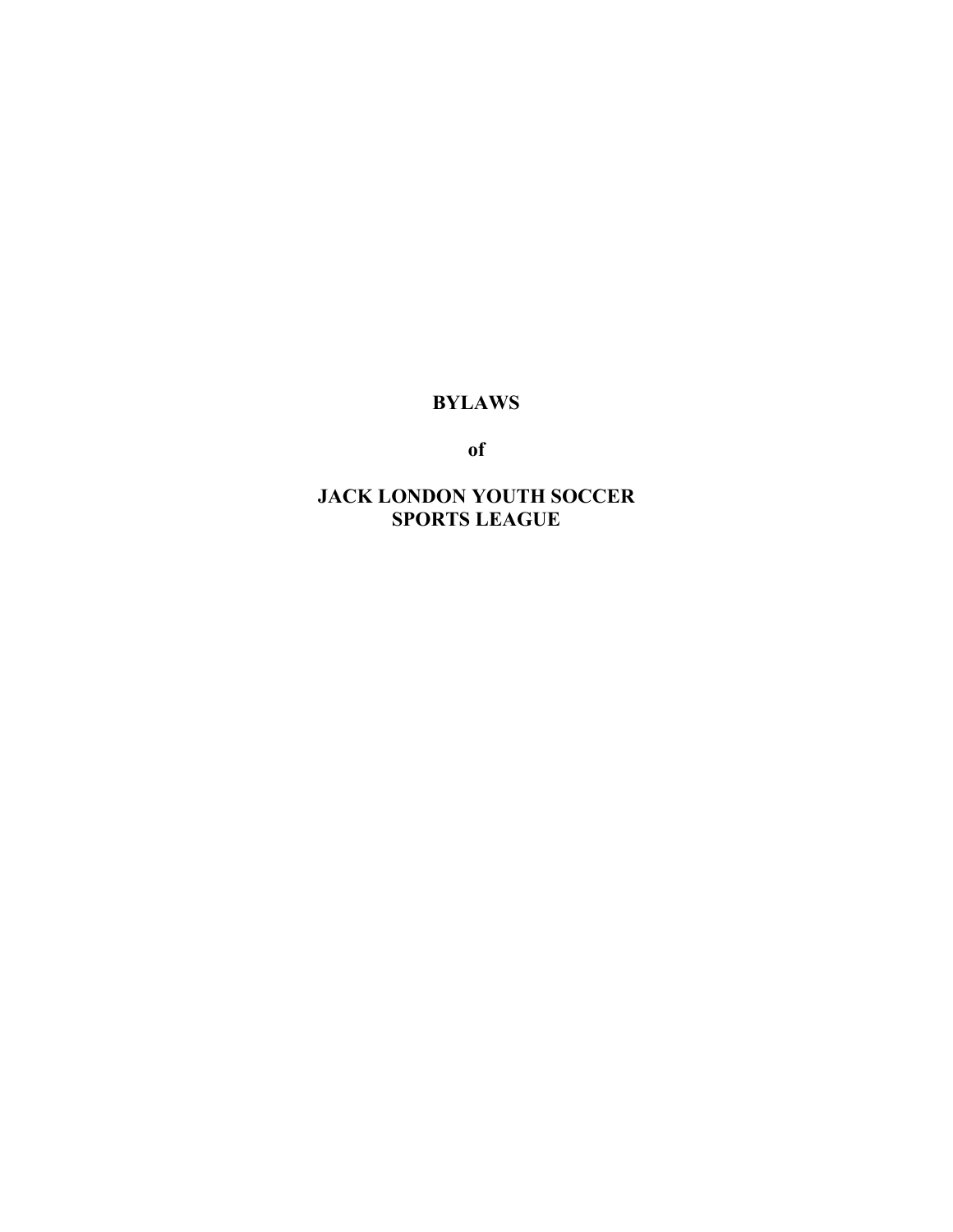# **TABLE OF CONTENTS**

| Section 1.     |           |   |
|----------------|-----------|---|
| Section 2.     |           |   |
| Section 3.     |           |   |
|                |           |   |
| Section 1.     |           |   |
| Section 2.     |           |   |
| Section 3.     |           |   |
| Section 4.     |           |   |
| Section 5.     | Vacancies |   |
| Section 6.     |           |   |
| Section 7.     |           |   |
| Section 8.     |           |   |
| Section 9.     |           |   |
| Section 10.    |           |   |
| Section 11.    |           |   |
| Section 12.    |           |   |
| Section 13.    |           |   |
| Section 14.    |           |   |
| $\mathsf{A}$ . |           |   |
| <b>B.</b>      |           |   |
| Section 15.    |           |   |
| Section 16.    |           |   |
| Section 17.    |           |   |
|                |           | 6 |
| Section 1.     |           |   |
| Section 2.     |           | 7 |
| Section 3.     |           | 7 |
| Section 4.     | Meetings. | 8 |
| А.             |           |   |
| Β.             |           |   |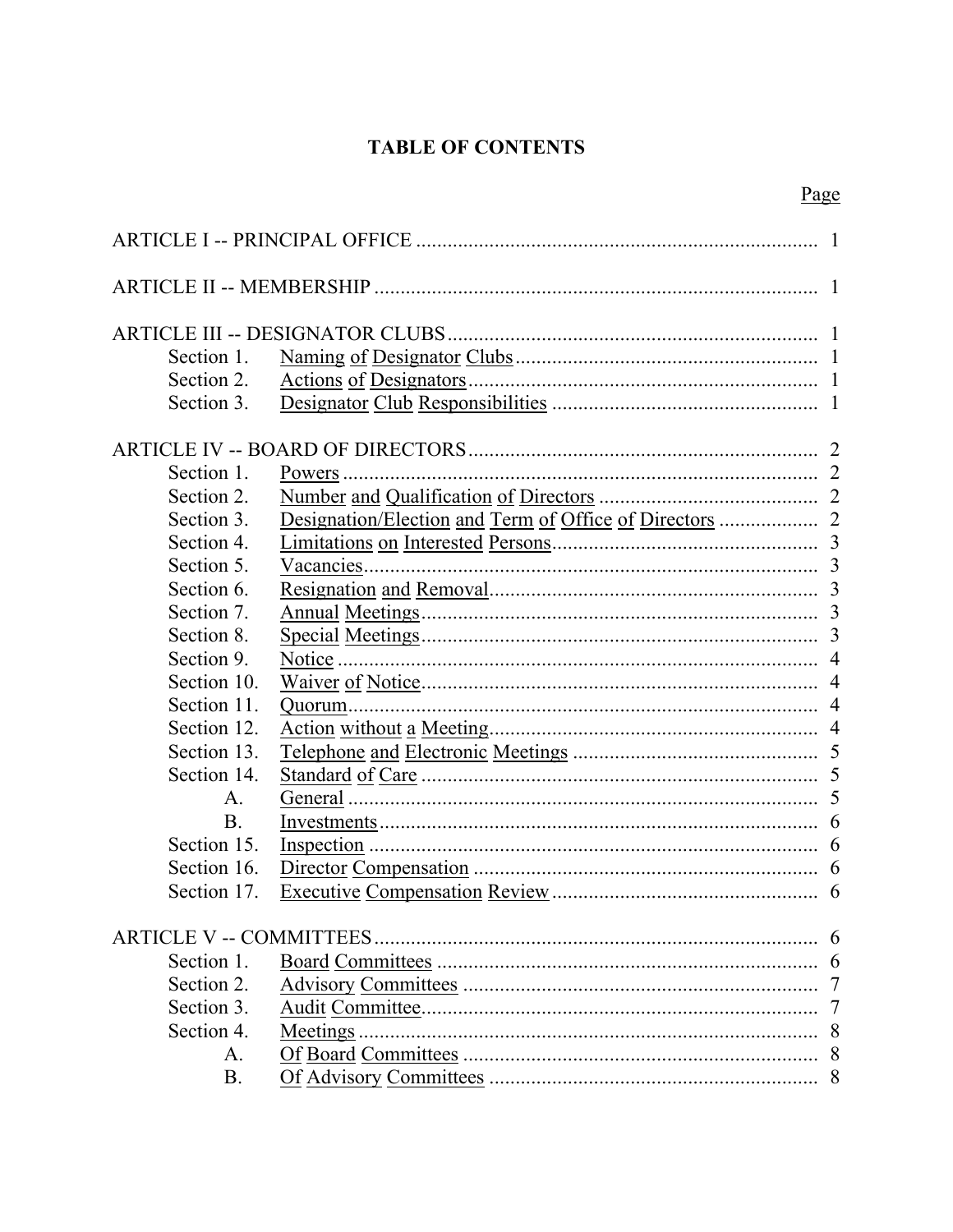| Section 1. |    |
|------------|----|
| Section 2. |    |
| Section 3. |    |
| Section 4. |    |
| Section 5. |    |
| Section 6. |    |
| Section 7. |    |
| Section 8. |    |
| Section 9. |    |
|            |    |
| Section 1. |    |
| Section 2. |    |
| Section 3. |    |
|            |    |
| Section 1. |    |
| Section 2. |    |
| Section 3. |    |
| Section 4. |    |
|            |    |
| Section 1. |    |
| Section 2. |    |
| Section 3. |    |
| Section 4. |    |
| Section 5. |    |
| Section 6. |    |
| Section 7. |    |
| Schedule A | 15 |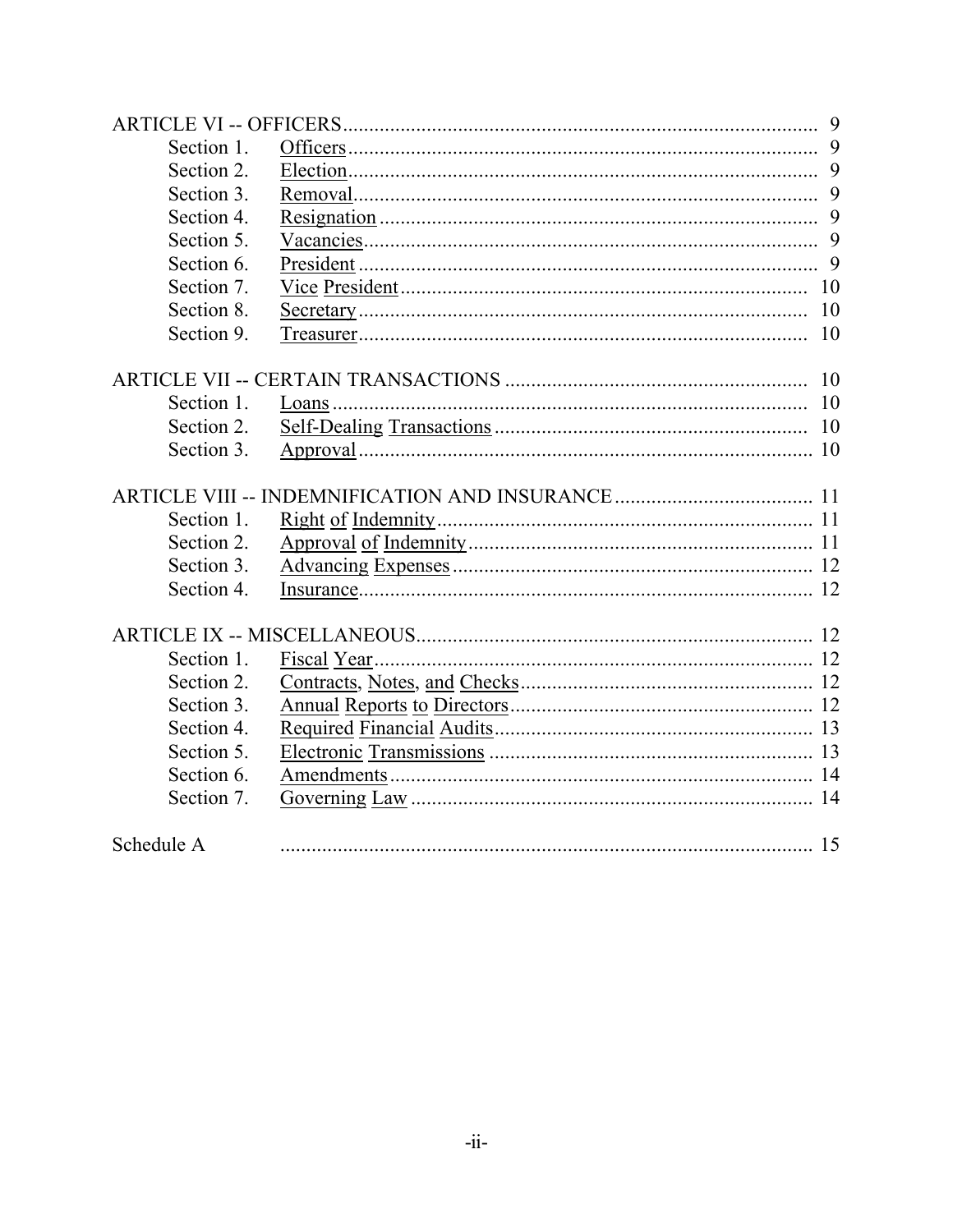#### BYLAWS of JACK LONDON YOUTH SOCCER SPORTS LEAGUE

## ARTICLE I PRINCIPAL OFFICE

The principal office of this corporation shall be located in the County of Alameda, California.

#### ARTICLE II MEMBERSHIP

This corporation shall have no voting members, but the Board of Directors may, by resolution, establish one or more classes of nonvoting members and provide for eligibility requirements for membership and rights and duties of members, including the obligation to pay dues.

#### ARTICLE III DESIGNATOR CLUBS

Section 1. Naming of Designator Clubs. The Designator Clubs referred to in these Bylaws shall be the local soccer sports clubs listed in Schedule A attached to these Bylaws. Amendments to Schedule A to add or delete Designator Clubs shall require the vote of two-thirds of the directors then in office. A Designator Club shall serve until it resigns or is removed. After the resignation or removal of the last remaining Designator Club, all rights reserved to the Designator Clubs under these Bylaws shall be exercised by the Board of Directors.

Section 2. Actions of Designators. Each Designator Club may exercise its rights as a Designator Club in its sole discretion. Any action of any Designator Club shall be evidenced in writing, signed by an authorized officer of that Designator Club, delivered to an officer of this corporation, and filed by the Secretary with the proceedings of the Board of Directors of this corporation.

Section 3. Designator Club Responsibilities. Designator Clubs are expected to register all of their youth players with this corporation, pay in a timely manner all required fees and/or dues to this corporation, provide a reasonable number of volunteers, in proportion to the number of players in each Club for this corporation's activities, and comply with all of this corporation's policies and rules including those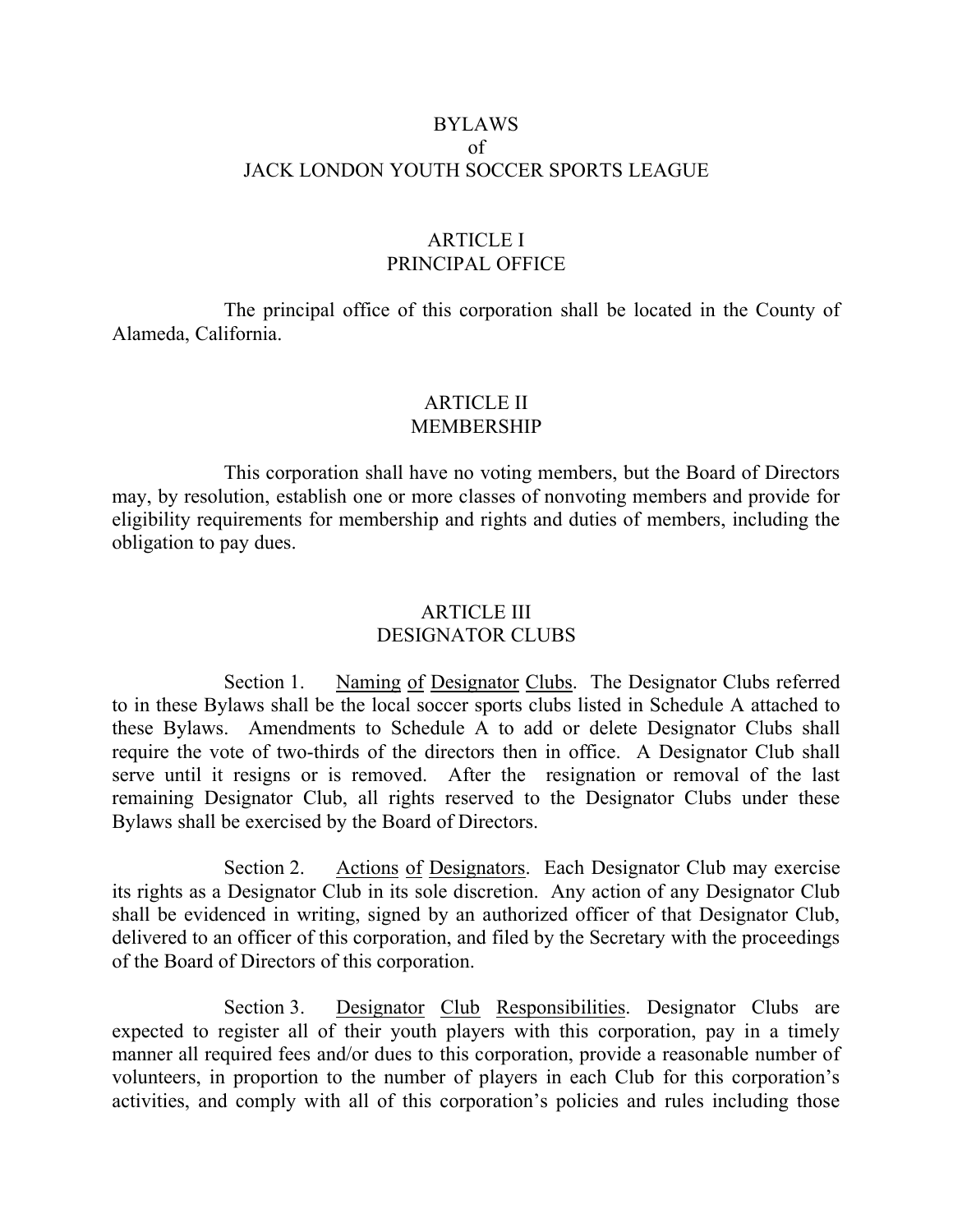associated with youth soccer association affiliations, rules of play, coach and referee training, and sportsmanship. In addition, within one year of being named Designator, all Designator Clubs must be validly formed as nonprofit corporations or nonprofit unincorporated associations under the laws of the State of California, and if incorporated, in good standing with the Secretary of State's office. Should a Club cease to qualify under the preceding sentence, for whatever reason, it will automatically and immediately cease being a Designator Club without further action by this corporation.

#### ARTICLE IV BOARD OF DIRECTORS

Section 1. Powers. This corporation shall have powers to the full extent allowed by law. All powers and activities of this corporation shall be exercised and managed by the Board of Directors of this corporation directly or, if delegated, under the ultimate direction of the Board.

Section 2. Number and Qualification of Directors. The number of directors shall be not less than three nor more than seventeen, with the exact authorized number of directors to be fixed from time to time by resolution of the Board of Directors, to equal the number of Designator Clubs, plus the desired number of At-Large Directors. All Club Directors must at all times be affiliated with a Designator Club; should a Designator Club cease to exist or lose its status as a Designator Club for any reason, the Club Director designated by the former Designator Club shall cease to be a director of this corporation automatically and without any further action required.

Section 3. Designation/Election and Term of Office of Directors. The initial directors of this corporation shall be named by the incorporator; thereafter, this corporation shall have Club Directors and At-Large Directors, as follows. Each Designator Club shall be entitled to designate one Club Director from time to time. The effective date of any such designation shall be as provided therein. Club Directors shall be designated for terms of one year, commencing with the adjournment of the last Board meeting before the annual meeting. Club Directors may be designated to serve any number of consecutive terms. The Club Directors may elect one or more At-Large Directors, for one-year terms, by the majority vote of the Club Directors then in office, commencing upon election at the annual meeting or as soon thereafter as they may be elected. Each director shall hold office only until the expiration of his or her term, at the adjournment of the last meeting before the next annual meeting.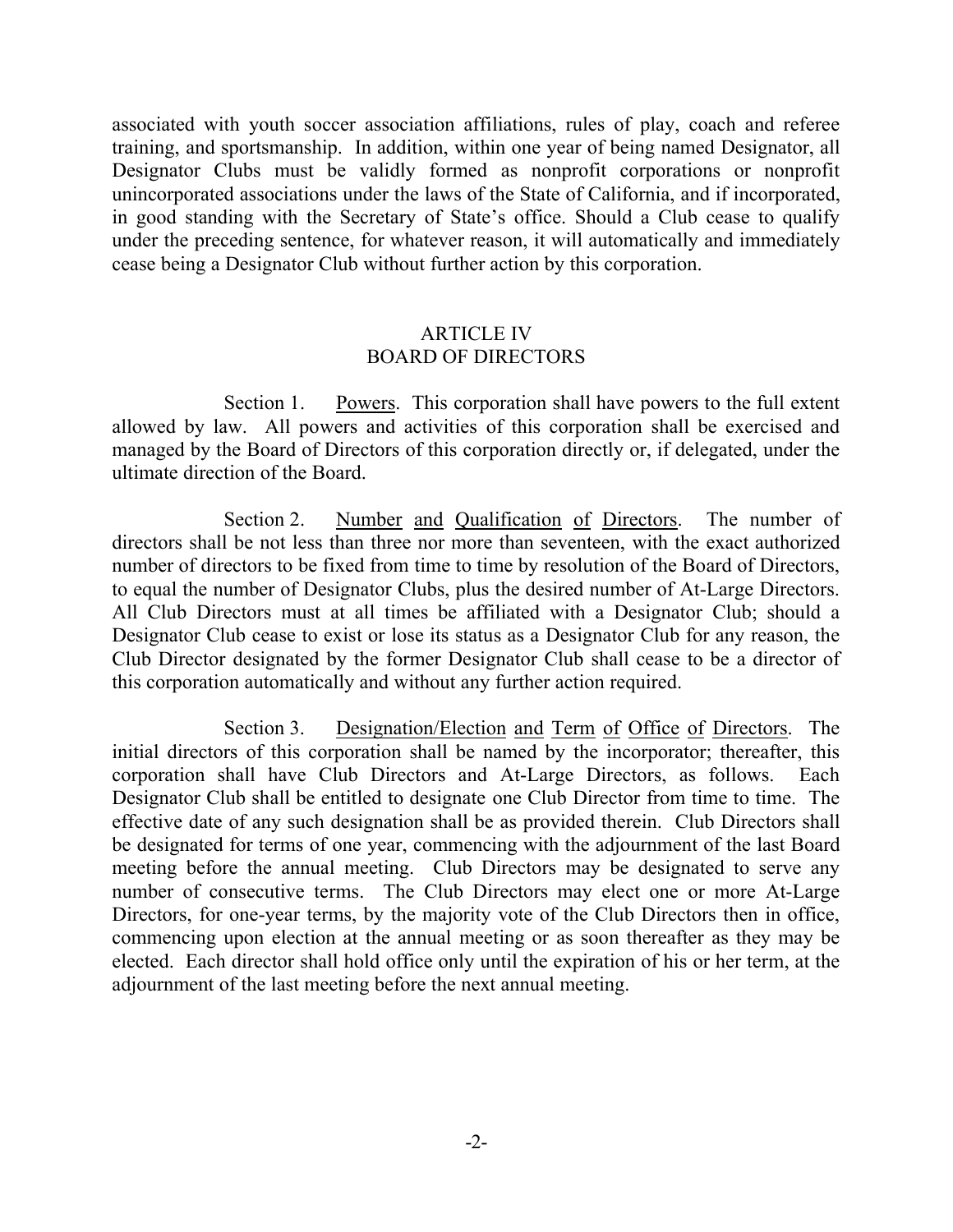Section 4. Limitations on Interested Persons. At all times, not more than 49% of the directors of this corporation may be interested persons. An interested person means either:

- (a) any person currently being compensated by this corporation for services rendered to it within the previous twelve months, whether as a full-time or part-time employee, independent contractor, or otherwise, excluding any reasonable compensation paid to a director in his or her capacity as a director; or
- (b) any brother, sister, ancestor, descendant, spouse, brother-in-law, sister-in-law, son-in-law, daughter-in-law, mother-in-law, or fatherin-law of any such person.

Section 5. Vacancies. A vacancy shall be deemed to exist on the Board in the event that the actual number of directors is less than the authorized number for any reason. Vacancies in Club Director positions may be filled by the applicable Designator Club for the unexpired portion of the term; vacancies in At-Large Director positions may be filled by the Board of Directors for the unexpired portion of the term.

Section 6. Resignation and Removal. Resignations shall be effective upon receipt in writing by the President or the Secretary of this corporation, unless a later effective date is specified in the resignation. The Board of Directors, by the vote of a majority of the directors then in office, may remove any At-Large Director or Club Director at any time, with or without cause, provided that any removal by the Board of a Club Director shall require the written consent of that director's Designator Club. A Designator Club may remove its Club Director at any time, with or without cause. Should any Designator Club cease to maintain that status for any reason its designated Club Director shall be deemed removed as a director of this corporation at that time.

Section 7. Annual Meetings. The Board of Directors shall meet at least once every year. One such meeting shall be designated as the Annual Meeting. The Annual Meeting of the Board of Directors shall be held during the months of February, March or April. Annual meetings shall be called by the President, or any two directors, and noticed in accordance with Section 9.

Section 8. Special Meetings. Special meetings of the Board of Directors may be called by the President or any three directors, and noticed in accordance with Section 9.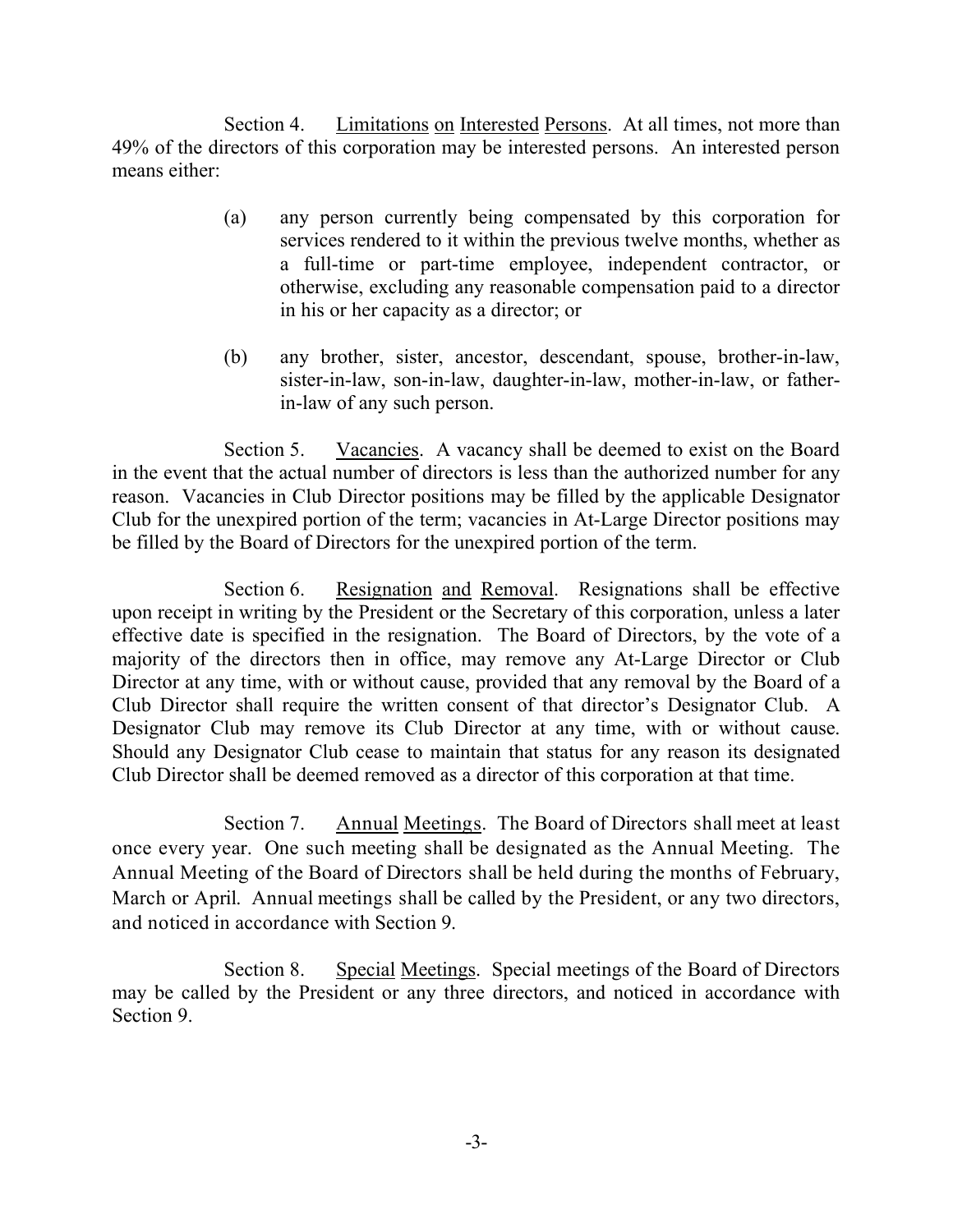Section 9. Notice. Notice of the annual meeting and any special meetings of the Board of Directors shall state the date, place, and time of the meeting and shall be given to each director at least four days before any such meeting if given by firstclass mail or forty-eight hours before any such meeting if given personally or by telephone, including a voice messaging system, or by other electronic transmission such as e-mail, in compliance with Article IX, Section 5 of these Bylaws.

Section 10. Waiver of Notice. The transactions of any meeting of the Board of Directors, however called and noticed or wherever held, shall be valid as though taken at a meeting duly held after regular call and notice if a quorum is present, and if, either before or after the meeting, each of the directors not present signs a written waiver of notice, a consent to holding the meeting, or an approval of the minutes. The waiver of notice or consent need not specify the purpose of the meeting. All waivers, consents and approvals shall be filed with the corporate records or made a part of the minutes of the meeting. Notice of a meeting shall also be deemed given to any director who attends the meeting without protesting the lack of adequate notice before the meeting or at its commencement.

Section 11. Quorum. A majority of the total number of directors then in office including at least a majority of all Club Directors then in office, shall constitute a quorum of the Board of Directors for the transaction of business, provided that in no event shall the required quorum be less than one-fifth of the authorized number of directors or two directors, whichever is larger. The act of a majority of the directors present at a meeting at which a quorum is present shall be the act of the Board of Directors, except as otherwise provided in Article III, Section 1 (removing or adding a Designator Club), Article IV, Section 6 (removing a director); Article IV, Section 12 (taking action without a meeting); Article V, Section 1 (appointing Board Committees); Article VII, Section 3 (approving self-dealing transactions); Article VIII, Section 2 (approving indemnification); and Article IX, Section 6 (amending Bylaws), of these Bylaws or in the California Nonprofit Public Benefit Corporation Law. A meeting at which a quorum is initially present may continue to transact business notwithstanding the withdrawal of directors, if any action taken is approved by at least a majority of the required quorum for such meeting.

Section 12. Action without a Meeting. Any action required or permitted to be taken by the Board may be taken without a meeting if all members of the Board shall individually or collectively consent to such action in writing. Such written consents shall be filed with the minutes of the proceedings of the Board, and shall have the same force and effect as the unanimous vote of such directors.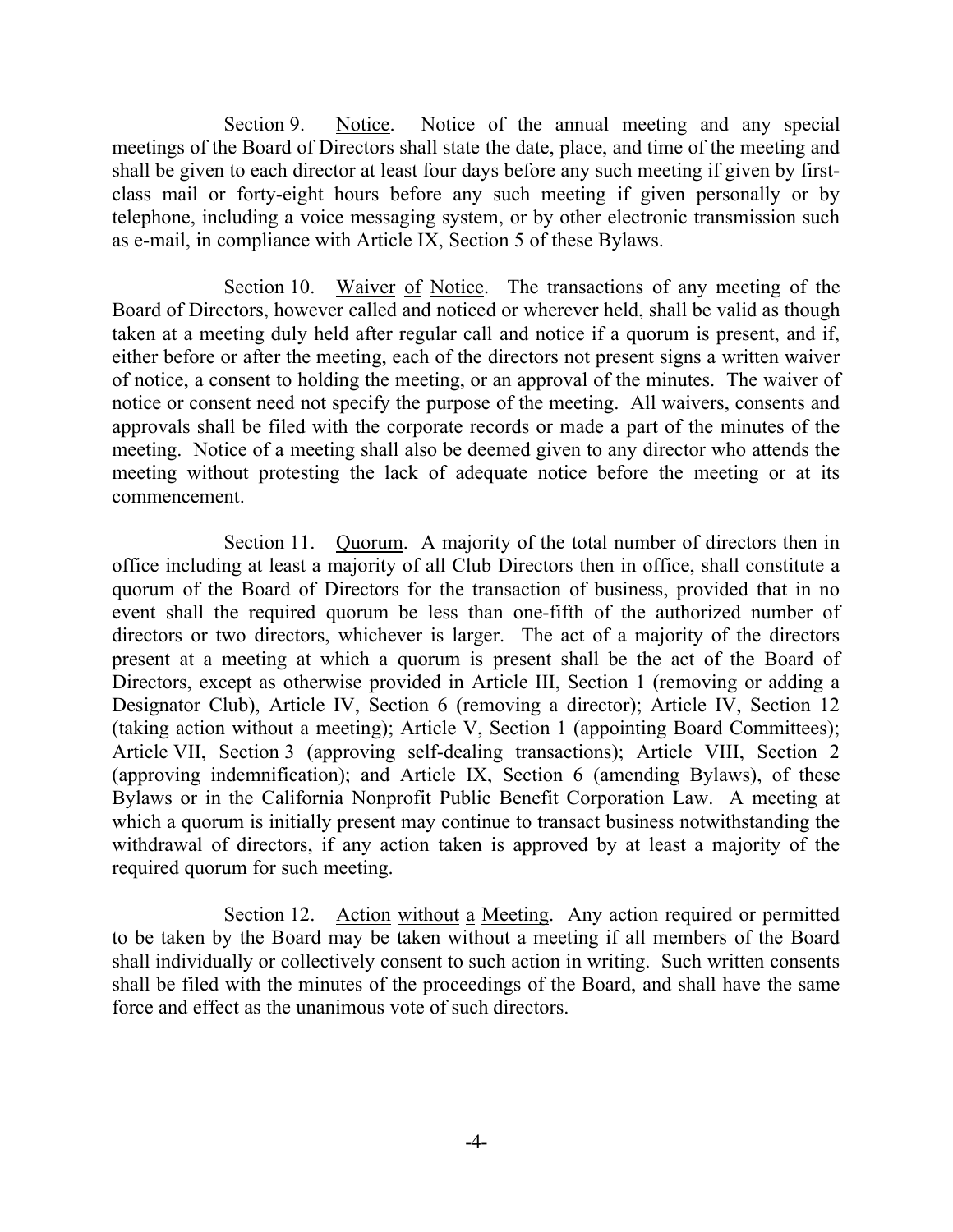Section 13. Telephone and Electronic Meetings. Directors may participate in a meeting through use of conference telephone, electronic video screen communication, or other electronic transmission in compliance with Article IX, Section 5 of these Bylaws so long as all of the following apply:

- (a) each director participating in the meeting can communicate with all of the other directors concurrently, and
- (b) each director is provided with the means of participating in all matters before the Board, including the capacity to propose, or to interpose an objection to, a specific action to be taken by the corporation.

## Section 14. Standard of Care.

A. General. A director shall perform the duties of a director, including duties as a member of any Board Committee on which the director may serve, in good faith, in a manner such director believes to be in the best interest of this corporation and with such care, including reasonable inquiry, as an ordinarily prudent person in a like situation would use under similar circumstances.

In performing the duties of a director, a director shall be entitled to rely on information, opinions, reports, or statements, including financial statements and other financial data, in each case prepared or presented by:

- (i) one or more officers or employees of the corporation whom the director believes to be reliable and competent as to the matters presented;
- (ii) counsel, independent accountants, or other persons as to matters which the director believes to be within such person's professional or expert competence; or
- (iii) a Board Committee upon which the director does not serve, as to matters within its designated authority, provided that the director believes such Committee merits confidence;

so long as in any such case, the director acts in good faith after reasonable inquiry when the need therefor is indicated by the circumstances and without knowledge that would cause such reliance to be unwarranted.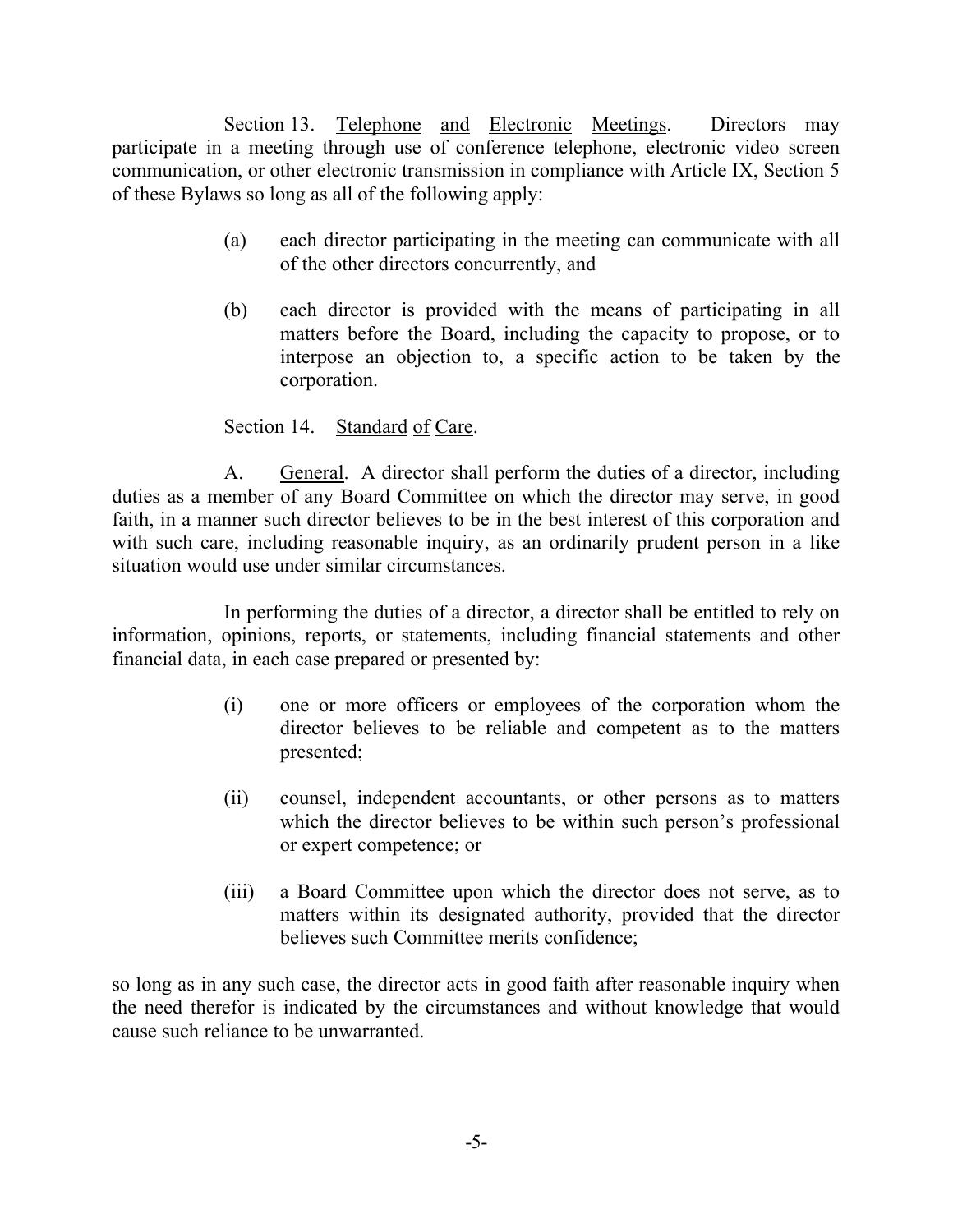Except as provided in Article VII below, a person who performs the duties of a director in accordance with this Section shall have no liability based upon any failure or alleged failure to discharge that person's obligations as a director, including, without limiting the generality of the foregoing, any actions or omissions which exceed or defeat a public or charitable purpose to which a corporation, or assets held by it, are dedicated.

B. Investments. Except with respect to assets held for use or used directly in carrying out this corporation's public or charitable activities, in investing, reinvesting, purchasing or acquiring, exchanging, selling, and managing this corporation's investments, the Board shall avoid speculation, looking instead to the permanent disposition of the funds, considering the probable income as well as the probable safety of this corporation's capital. No investment violates this section where it conforms to provisions authorizing such investment contained in an instrument or agreement pursuant to which the assets were contributed to this corporation.

Section 15. Inspection. Every director shall have the absolute right at any reasonable time to inspect and copy all books, records, and documents, and to inspect the physical properties of this corporation.

Section 16. Director Compensation. The Board of Directors may authorize, by resolution, the payment to a director of a reasonable compensation for services as a director. The Board may authorize the advance or reimbursement to a director of actual reasonable expenses incurred in carrying out his or her duties as a director, such as for attending meetings of the Board and Board Committees.

Section 17. Executive Compensation Review. The Board of Directors (or a Board Committee) shall review any compensation packages (including all benefits) of the President or the chief executive officer and the Treasurer or chief financial officer, regardless of job title, and shall approve such compensation only after determining that the compensation is just and reasonable. This review and approval shall occur when such officer is hired, when the term of employment of such officer is renewed or extended, and when the compensation of such officer is modified, unless the modification applies to substantially all of the employees of this corporation.

#### ARTICLE V **COMMITTEES**

Section 1. Board Committees. The Board of Directors may, by resolution adopted by a majority of the directors then in office, create any number of Board Committees, each consisting of two or more directors, and only of directors, to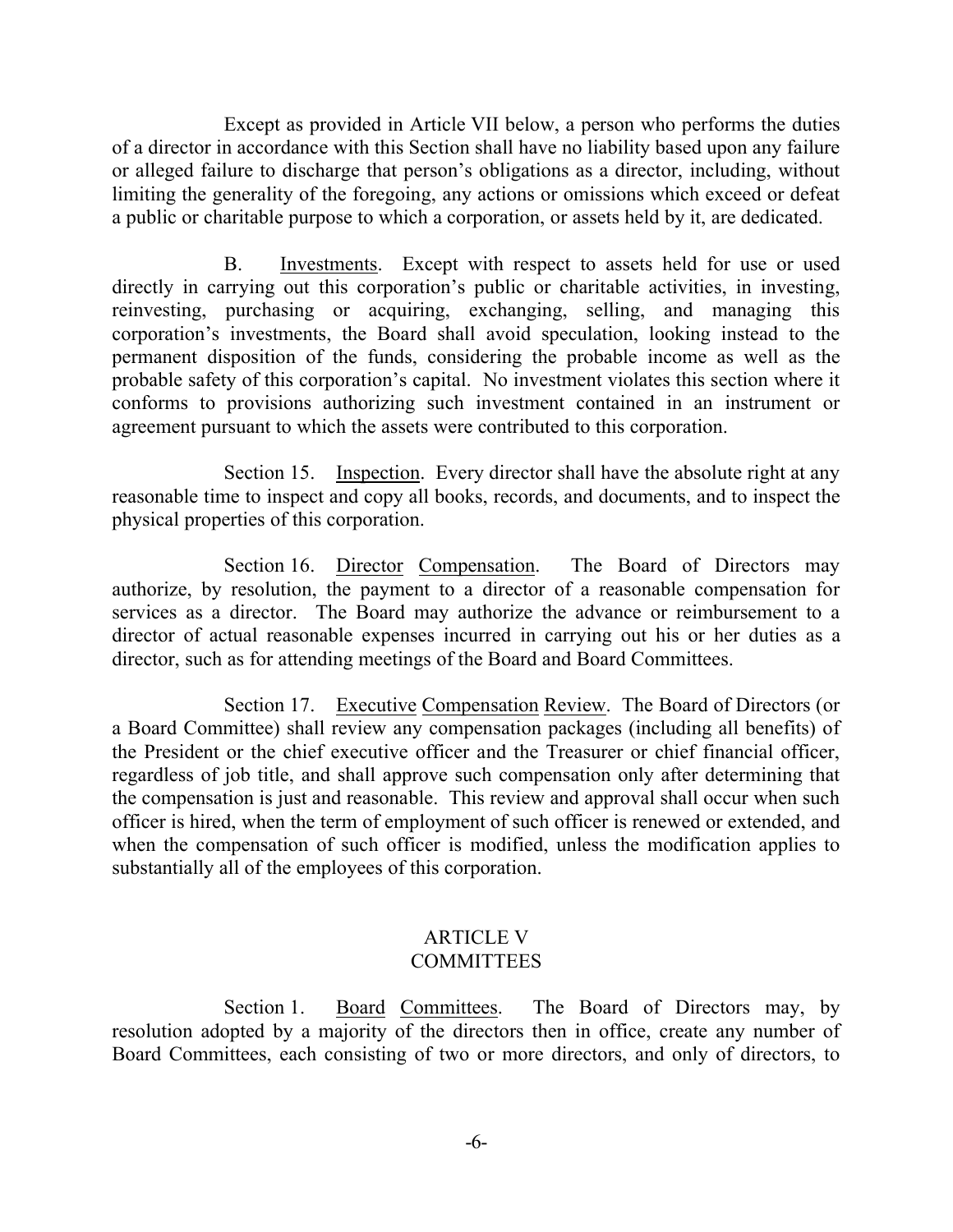serve at the pleasure of the Board. Appointments to any Board Committee shall be by a majority vote of the directors then in office. Board Committees may be given all the authority of the Board, except for the powers to:

- (a) set the number of directors within a range specified in these Bylaws;
- (b) fill vacancies on any Board Committee;
- (c) remove any director without cause;
- (d) fix compensation of directors for serving on the Board or any Board Committee;
- (e) amend or repeal these Bylaws or adopt new Bylaws;
- (f) adopt amendments to the Articles of Incorporation of this corporation;
- (g) amend or repeal any resolution of the Board of Directors which by its express terms is not so amendable or repealable;
- (h) create any other Board Committees or appoint the members of any Board Committees; or
- (i) approve any merger, reorganization, voluntary dissolution, or disposition of substantially all of the assets of this corporation.

Section 2. Advisory Committees. The Board of Directors, or the President, may establish one or more Advisory Committees to the Board. The members of any Advisory Committee may consist of directors or non-directors and may be appointed as the Board determines. Advisory committees may not exercise the authority of the Board to make decisions on behalf of this corporation, but shall be restricted to making recommendations to the Board or Board Committees, and implementing Board or Board Committee decisions and policies under the supervision and control of the Board or Board Committee.

Section 3. Audit Committee. For any tax year in which this corporation has gross revenues of \$2 million or more, this corporation shall have an Audit Committee whose members shall be appointed by the Board of Directors, and who may include both directors and non-directors, subject to the following limitations: (a) a majority of the members of the Audit Committee may not consist of members of the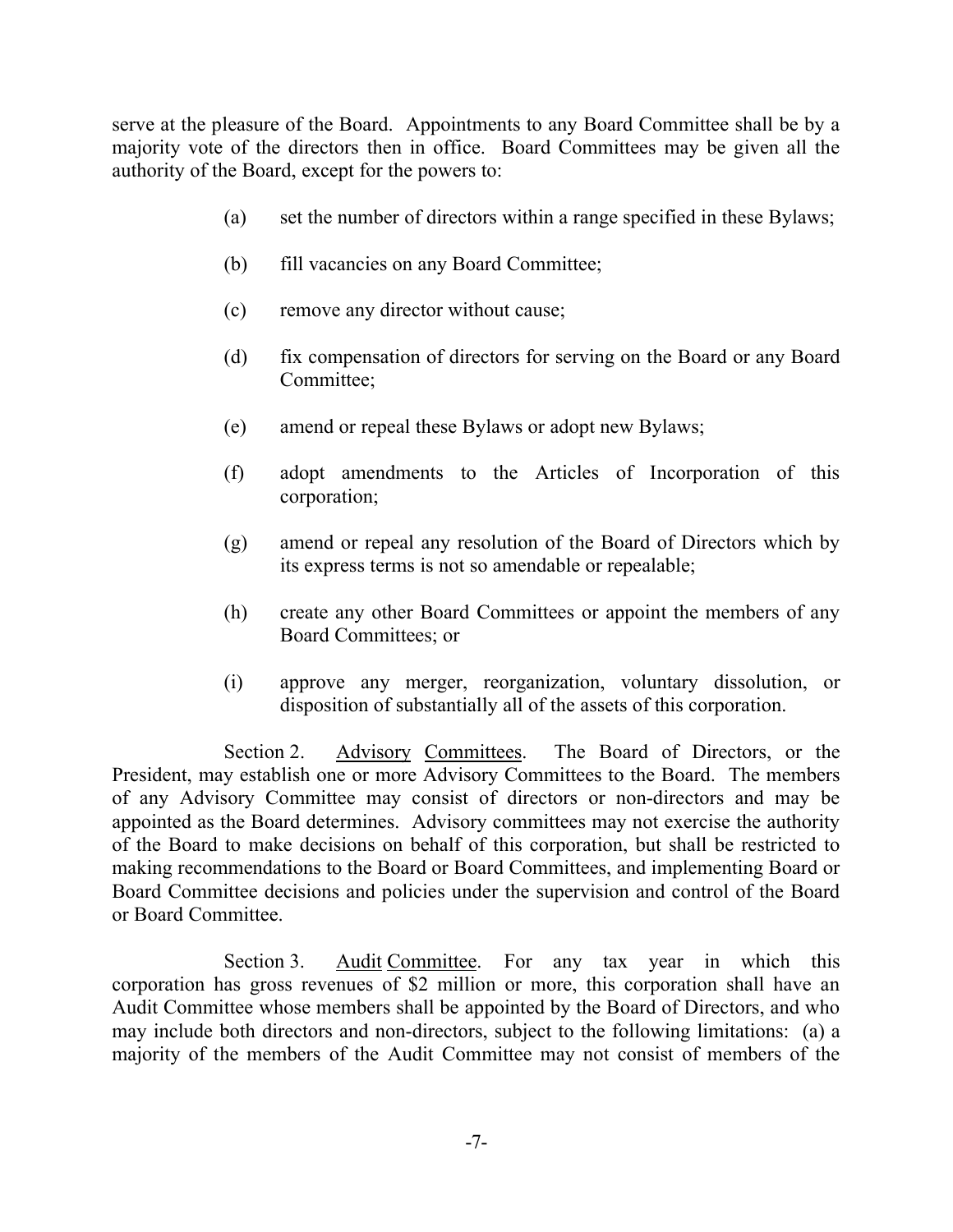Finance Committee, if any; (b) the chair of the Audit Committee may not be a member of the Finance Committee, if any; (c) the Audit Committee may not include any member of the staff or the President or Treasurer; (d) the Audit Committee may not include any person who has a material financial interest in any entity doing business with this corporation; and (e) Audit Committee members who are not directors may not receive compensation greater than the compensation paid to directors for their Board service.

If the Audit Committee is composed and appointed as required by Section 1 above (concerning Board Committees), it shall be deemed a Board Committee on which the other directors are entitled to rely as provided in Article IV, Section 14 of these Bylaws; otherwise, the Board of Directors shall remain responsible for oversight and supervision of the Audit Committee as an Advisory Committee.

The Audit Committee shall: (1) recommend to the Board of Directors the retention and, when appropriate, the termination of an independent certified public accountant to serve as auditor, (2) negotiate the compensation of the auditor on behalf of the Board, (3) confer with the auditor to satisfy the Audit Committee members that the financial affairs of this corporation are in order, (4) review and determine whether to accept the audit, and (5) approve performance of any non-audit services provided to this corporation by the auditor's firm.

Section 4. Meetings.

A. Of Board Committees. Meetings and actions of Board Committees shall be governed by and held and taken in accordance with the provisions of Article IV of these Bylaws concerning meetings and actions of the Board of Directors, with such changes in the content of those Bylaws as are necessary to substitute the Board Committee and its members for the Board of Directors and its members. Minutes shall be kept of each meeting of any Board Committee and shall be filed with the corporate records.

B. Of Advisory Committees. Subject to the authority of the Board of Directors, Advisory Committees may determine their own meeting rules and whether minutes shall be kept.

The Board of Directors may adopt rules for the governance of any Board or Advisory Committee not inconsistent with the provisions of these Bylaws.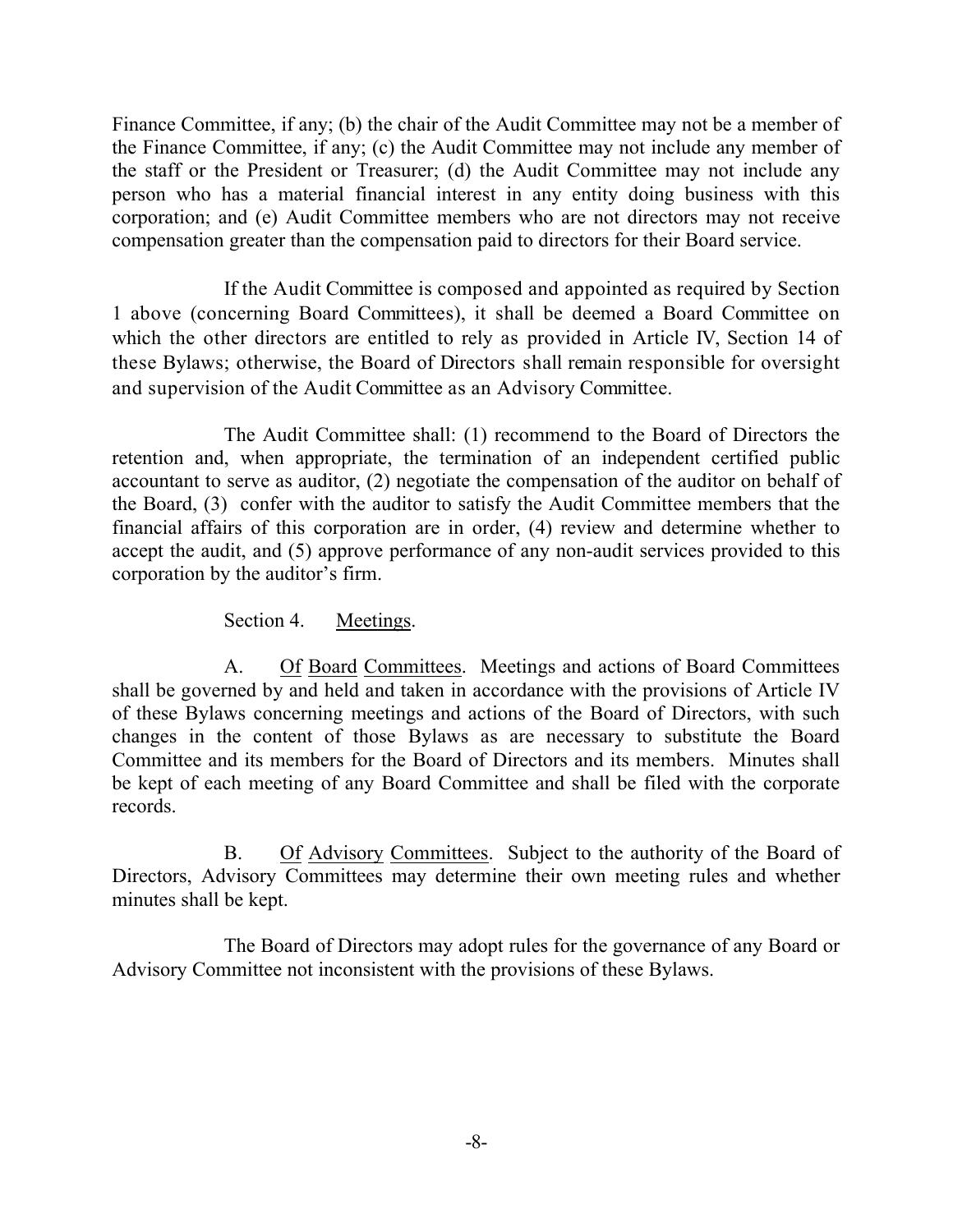#### ARTICLE VI **OFFICERS**

Section 1. Officers. The officers of this corporation shall be a President, a Vice President, a Secretary, and a Treasurer. The corporation may also have, at the discretion of the directors, such other officers as may be appointed by the Board of Directors such as a Referee Coordinator, a Match Secretary, a Coaching Coordinator, and District Representative. Any number of offices may be held by the same person, except that neither the Secretary nor the Treasurer may serve concurrently as the President. The President, Vice President, Secretary, and Treasurer shall be elected from among the directors of the corporation.

Section 2. Election. Except for the initial officers appointed by the incorporator, the officers of this corporation shall be elected annually by a majority vote of the Club Directors then in office, and each shall serve at the pleasure the Club Directors, subject to the rights, if any, of an officer under any contract of employment.

Section 3. Removal. Subject to the rights, if any, of an officer under any contract of employment, any officer may be removed as an officer, with or without cause, by the Board of Directors or by an officer on whom such power of removal may be conferred by the Board of Directors.

Section 4. Resignation. Any officer may resign at any time by giving written notice to this corporation. Any resignation shall take effect on receipt of that notice by the Secretary or at any later time specified by that notice and, unless otherwise specified in that notice, the acceptance of the resignation shall not be necessary to make it effective. Any resignation is without prejudice to the rights, if any, of this corporation under any contract to which the officer is a party.

Section 5. Vacancies. A vacancy in any office for any reason shall be filled in the same manner as these Bylaws provide for election to that office.

Section 6. President. The President shall be the chief executive officer of this corporation and shall, subject to control of the Board, generally supervise, direct and control the business and other officers of this corporation. The President shall preside at all meetings of the Board of Directors. The President shall have the general powers and duties of management usually vested in the office of President of the corporation and shall have such other powers and duties as may be prescribed by the Board or these Bylaws.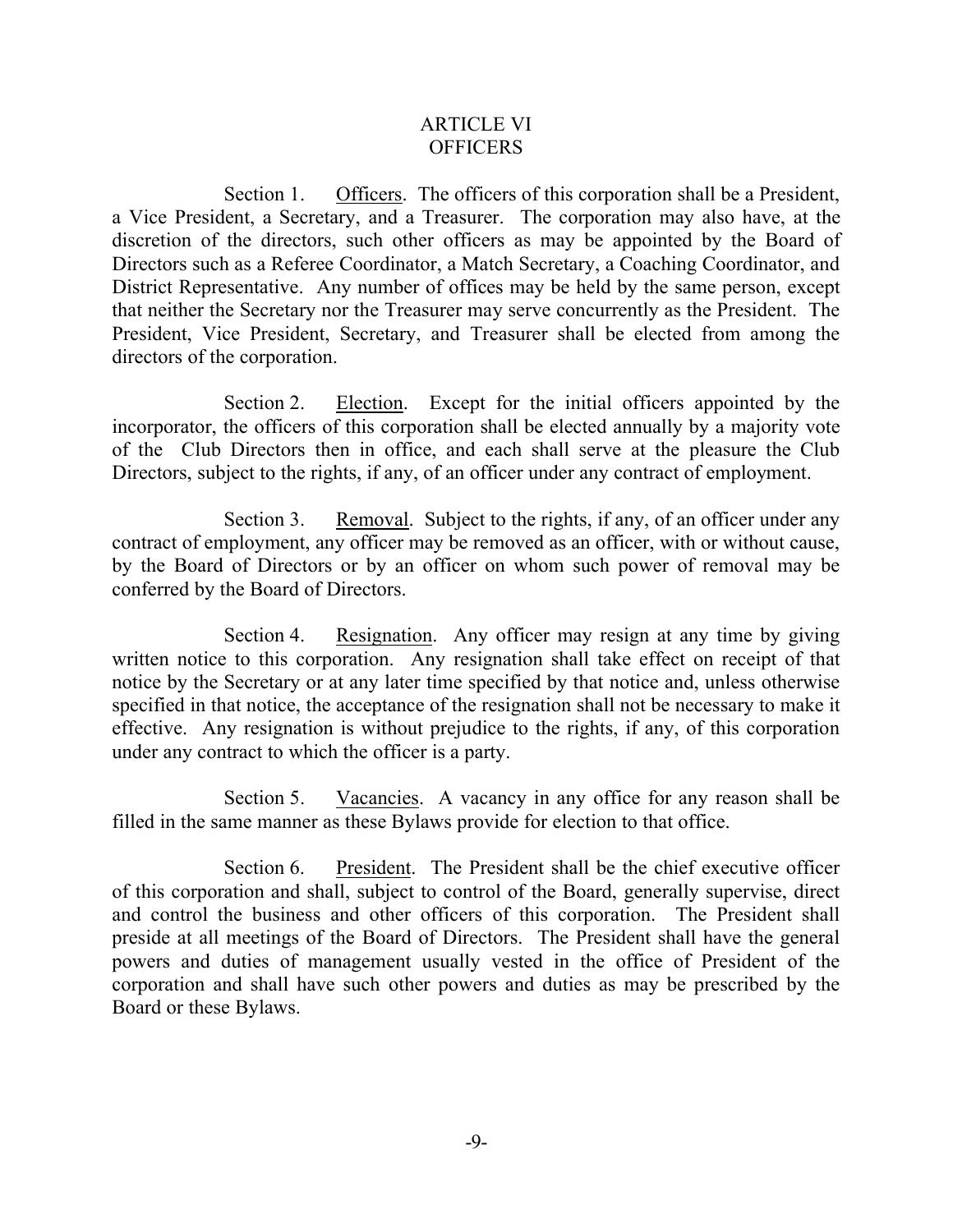Section 7. Vice President. The Vice President shall, in the absence of the President, carry out the duties of the President and shall have such other powers and duties as may be prescribed by the Board or these Bylaws.

Section 8. Secretary. The Secretary shall supervise the keeping of a full and complete record of the proceedings of the directors, shall supervise the giving of such notices as may be proper or necessary, shall supervise the keeping of the minute books of this corporation, and shall have such other powers and duties as may be prescribed by the Board or these Bylaws.

Section 9. Treasurer. The Treasurer shall be the chief financial officer of this corporation and shall supervise the charge and custody of all funds of this corporation, all corporate and tax filings, the deposit of such funds in the manner prescribed by the Board of Directors, and the keeping and maintaining of adequate and correct accounts of this corporation's properties and business transactions, shall render reports and accountings as required, and shall have such other powers and duties as may be prescribed by the Board or these Bylaws.

## ARTICLE VII CERTAIN TRANSACTIONS

Section 1. Loans. Except as permitted by Section 5236 of the California Nonprofit Public Benefit Corporation Law, this corporation shall not make any loan of money or property to, or guarantee the obligation of, any director or officer; provided, however, that this corporation may advance money to a director or officer of this corporation or any subsidiary for expenses reasonably anticipated to be incurred in performance of the duties of such officer or director so long as such individual would be entitled to be reimbursed for such expenses absent that advance.

Section 2. Self-Dealing Transactions. Except as provided in Section 3 below, the Board of Directors shall not approve or permit the corporation to engage in any self-dealing transaction. A self-dealing transaction is a transaction to which this corporation is a party and in which one or more of its directors has a material financial interest, unless the transaction comes within California Corporations Code Section 5233(b).

Section 3. Approval. This corporation may engage in a self-dealing transaction if the transaction is approved by a court or by the Attorney General. This corporation may also engage in a self-dealing transaction if the Board determines, before the transaction, that (1) this corporation is entering into the transaction for its own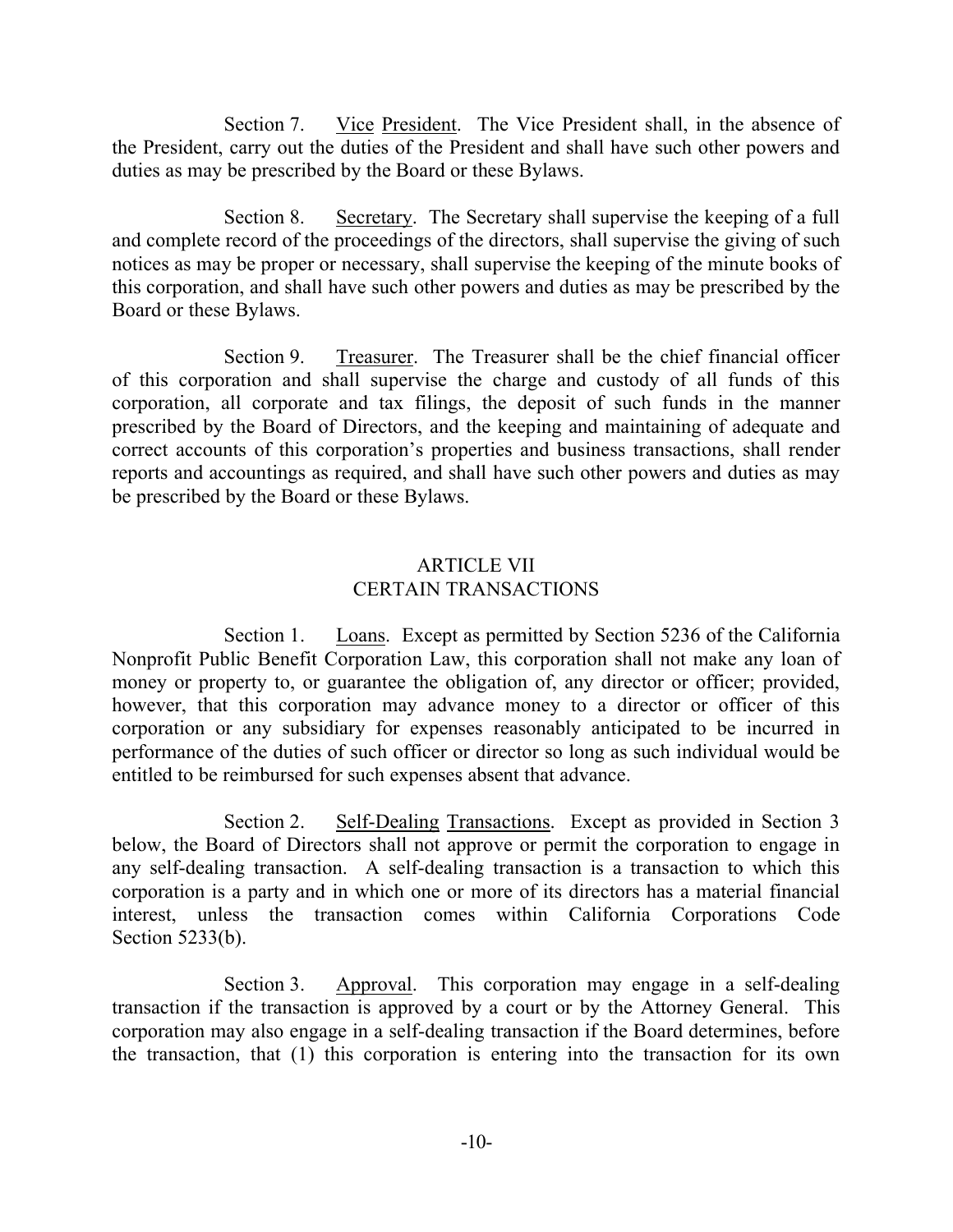benefit; (2) the transaction is fair and reasonable to this corporation at the time; and (3) after reasonable investigation, the Board determines that it could not have obtained a more advantageous arrangement with reasonable effort under the circumstances. Such determinations must be made by the Board in good faith, with knowledge of the material facts concerning the transaction and the director's interest in the transaction, and by a vote of a majority of the directors then in office, without counting the vote of the interested director or directors.

Where it is not reasonably practicable to obtain approval of the Board before entering into a self-dealing transaction, a Board Committee may approve such transaction in a manner consistent with the foregoing requirements; provided that, at its next meeting, the full Board determines in good faith that the Board Committee's approval of the transaction was consistent with such requirements and that it was not reasonably practical to obtain advance approval by the full Board, and ratifies the transaction by a majority of the directors then in office without the vote of any interested director.

## ARTICLE VIII INDEMNIFICATION AND INSURANCE

Section 1. Right of Indemnity. To the fullest extent allowed by Section 5238 of the California Nonprofit Public Benefit Corporation Law, this corporation shall indemnify its agents, in connection with any proceeding, and in accordance with Section 5238. For purposes of this Article, "agent" shall have the same meaning as in Section 5238(a), including directors, officers, employees, other agents, and persons formerly occupying such positions; "proceeding" shall have the same meaning as in Section 5238(a), including any threatened action or investigation under Section 5233 or brought by the Attorney General; and "expenses" shall have the same meaning as in Section 5238(a), including reasonable attorneys' fees.

Section 2. Approval of Indemnity. On written request to the Board of Directors in each specific case by any agent seeking indemnification, to the extent that the agent has been successful on the merits, the Board shall promptly authorize indemnification in accordance with Section 5238(d). Otherwise, the Board shall promptly determine, by a majority vote of a quorum consisting of directors who are not parties to the proceeding, whether, in the specific case, the agent has met the applicable standard of conduct stated in Section 5238(b) or Section 5238(c), and, if so, shall authorize indemnification to the extent permitted thereby.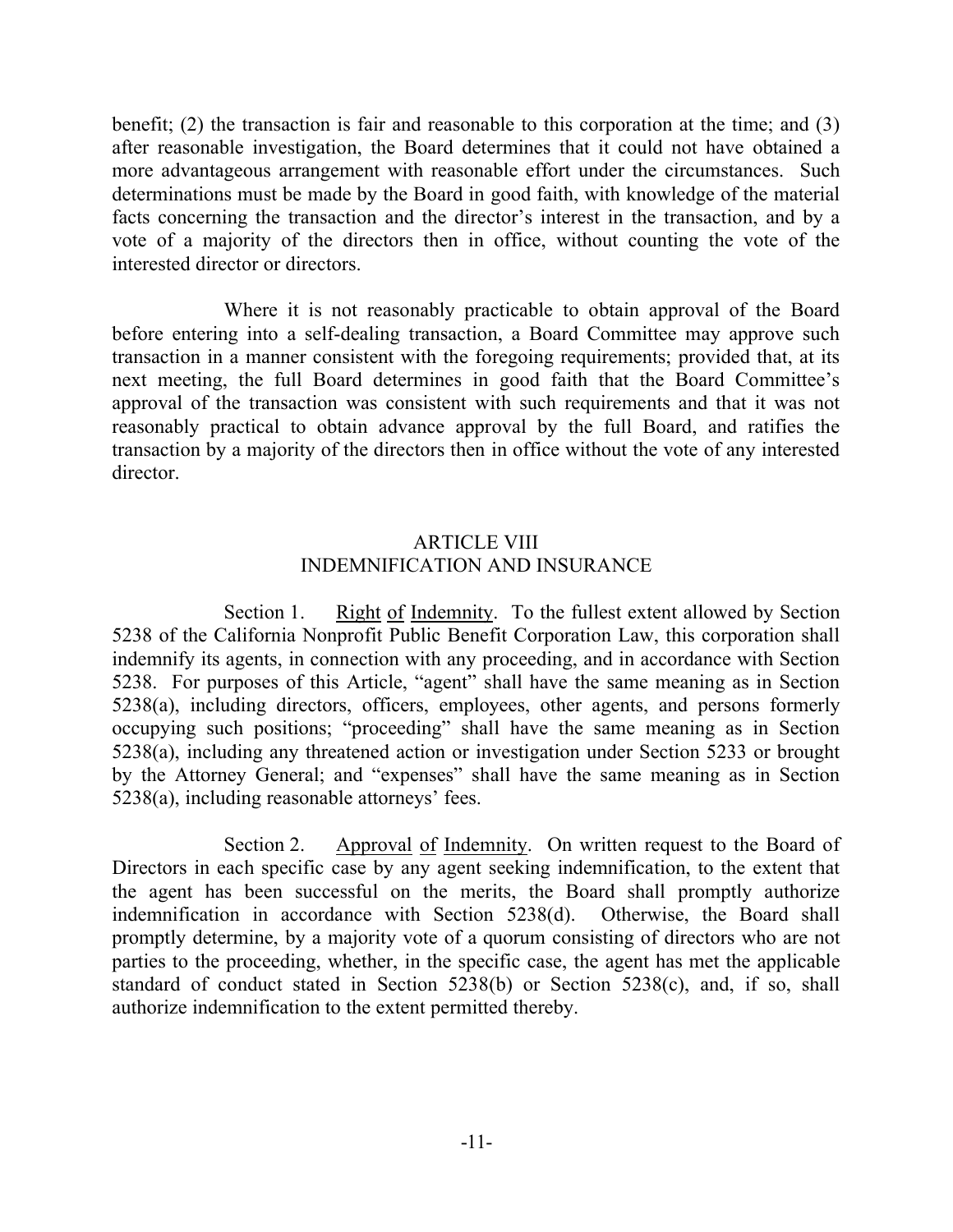Section 3. Advancing Expenses. The Board of Directors may authorize the advance of expenses incurred by or on behalf of an agent of this corporation in defending any proceeding prior to final disposition, if the Board finds that:

(a) the requested advances are reasonable in amount under the circumstances; and

(b) before any advance is made, the agent will submit a written undertaking satisfactory to the Board to repay the advance unless it is ultimately determined that the agent is entitled to indemnification for the expenses under this Article.

The Board shall determine whether the undertaking must be secured, and whether interest shall accrue on the obligation created thereby.

Section 4. Insurance. The Board of Directors may adopt a resolution authorizing the purchase of insurance on behalf of any agent against any liability asserted against or incurred by the agent in such capacity or arising out of the agent's status as such, and such insurance may provide for coverage against liabilities beyond this corporation's power to indemnify the agent under law.

# ARTICLE IX

# **MISCELLANEOUS**

Section 1. Fiscal Year. The fiscal year of this corporation shall end each year on January 31.

Section 2. Contracts, Notes, and Checks. All contracts entered into on behalf of this corporation must be authorized by the Board of Directors, and, except as otherwise provided by law, every check, draft, promissory note, money order, or other evidence of indebtedness of this corporation shall be signed by the persons on whom such power may be conferred by the Board of Directors from time to time.

Section 3. Annual Reports to Directors. Within 120 days after the end of this corporation's fiscal year, the Treasurer shall furnish or shall cause to be furnished a written report to all directors of this corporation containing the following information:

> (a) the assets and liabilities, including the trust funds of this corporation, as of the end of the fiscal year;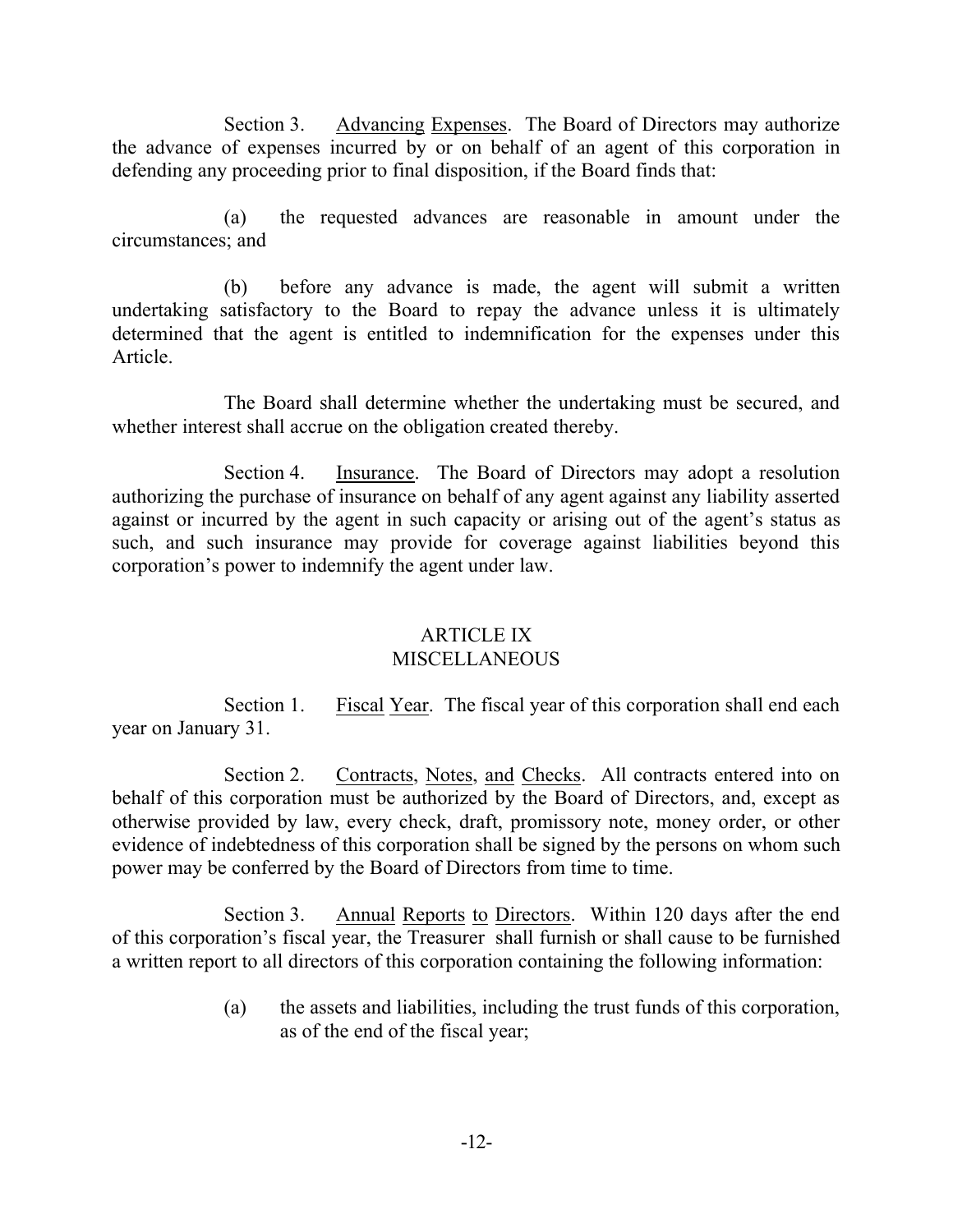- (b) the principal changes in assets and liabilities, including trust funds, during the fiscal year;
- (c) the revenue or receipts of this corporation, both unrestricted and restricted for particular purposes, for the fiscal year;
- (d) the expenses or disbursements of this corporation, for both general and restricted purposes, for the fiscal year;
- (e) any transaction during the previous fiscal year involving Five Hundred Dollars (\$500) or more between this corporation and any of its directors or officers, and the amount and circumstances of any indemnifications or advances aggregating more than One Thousand Dollars (\$1000) paid during the fiscal year to any director or officer of this corporation. The report must disclose the names of the interested persons involved in such transaction, stating such person's relationship to this corporation, the nature of such person's interest in the transaction and, where practicable, the value of such interest.

The foregoing report shall be accompanied by any report thereon of independent accountants or, if there is no such report, the certificate of an authorized officer of this corporation that such statements were prepared without an audit from the books and records of this corporation. The report and any accompanying material may be sent by electronic transmission in compliance with Article IX, Section 5 of these Bylaws.

Section 4. Required Financial Audits. This corporation shall obtain a financial audit for any tax year in which it receives or accrues gross revenue of \$2 million or more, excluding grant or contract income from any governmental entity for which the governmental entity requires an accounting. Whether or not they are required by law, any audited financial statements obtained by this corporation shall be made available for inspection by the Attorney General and the general public within nine months after the close of the fiscal year to which the statements relate, and shall remain available for three years (1) by making them available at this corporation's principal, regional, and district offices during regular business hours and (2) either by mailing a copy to any person who so requests in person or in writing or by posting them on this corporation's website.

Section 5. Electronic Transmissions. Unless otherwise provided in these Bylaws, and subject to any guidelines and procedures that the Board of Directors may adopt from time to time, the terms "written" and "in writing" as used in these Bylaws include any form of recorded message in the English language capable of comprehension by ordinary visual means, and may include electronic transmissions, such as facsimile or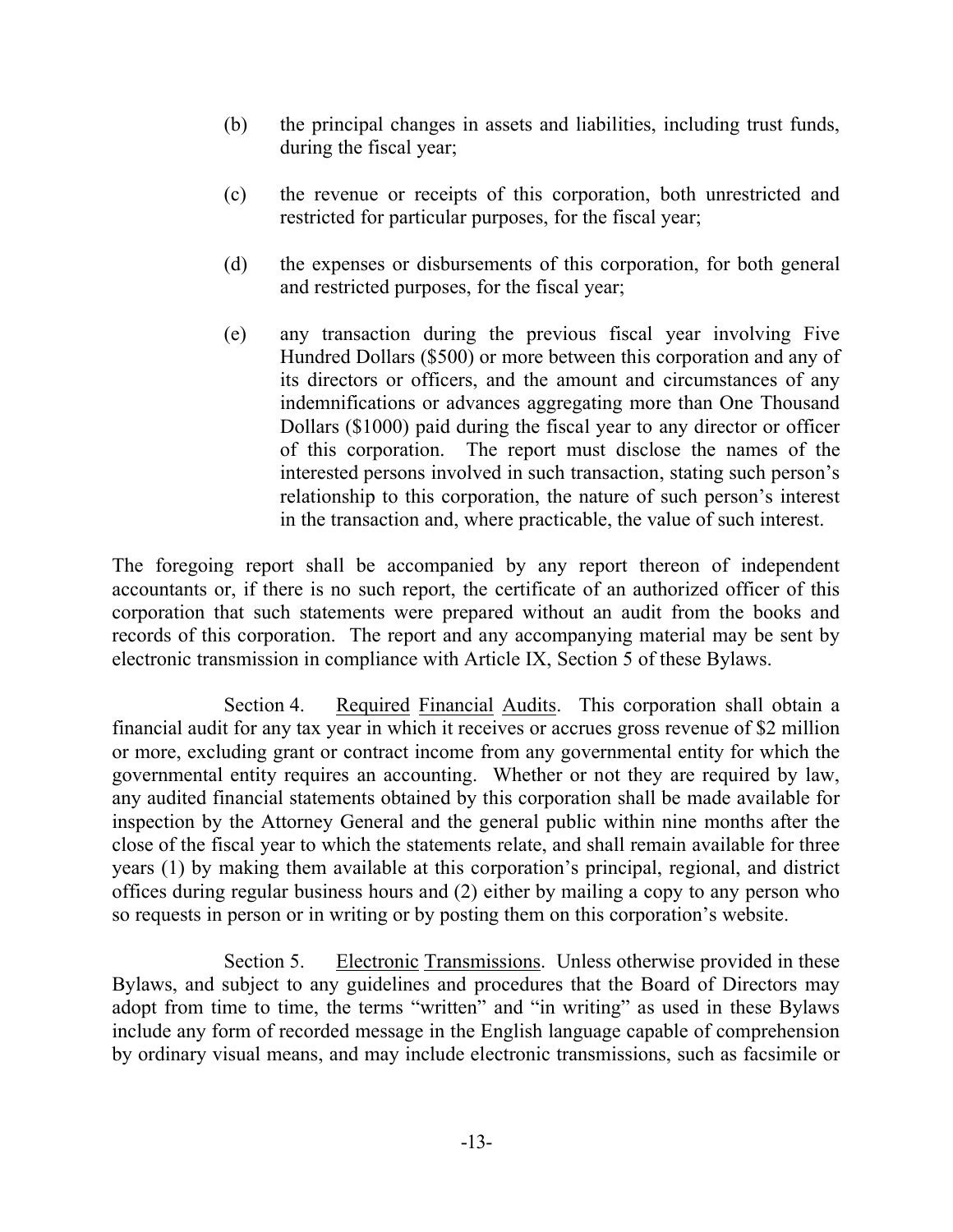email, provided (i) for electronic transmissions from the corporation, the corporation has obtained an unrevoked written consent from the recipient to the use of such means of communication; (ii) for electronic transmissions to the corporation, the corporation has in effect reasonable measures to verify that the sender is the individual purporting to have sent such transmission; and (iii) the transmission creates a record that can be retained, retrieved, reviewed, and rendered into clearly legible tangible form.

Section 6. Amendments. Proposed amendments to these Bylaws shall be submitted in writing to the directors at least one week in advance of any Board meeting at which they will be considered for adoption. The vote of a majority of the directors then in office or the unanimous written consent of the directors shall be required to adopt a bylaw amendment. No amendment to these Bylaws shall be valid or become effective without the consent of a majority of the Designator Clubs.

Section 7. Governing Law. In all matters not specified in these Bylaws, or in the event these Bylaws shall not comply with applicable law, the California Nonprofit Public Benefit Corporation Law as then in effect shall apply.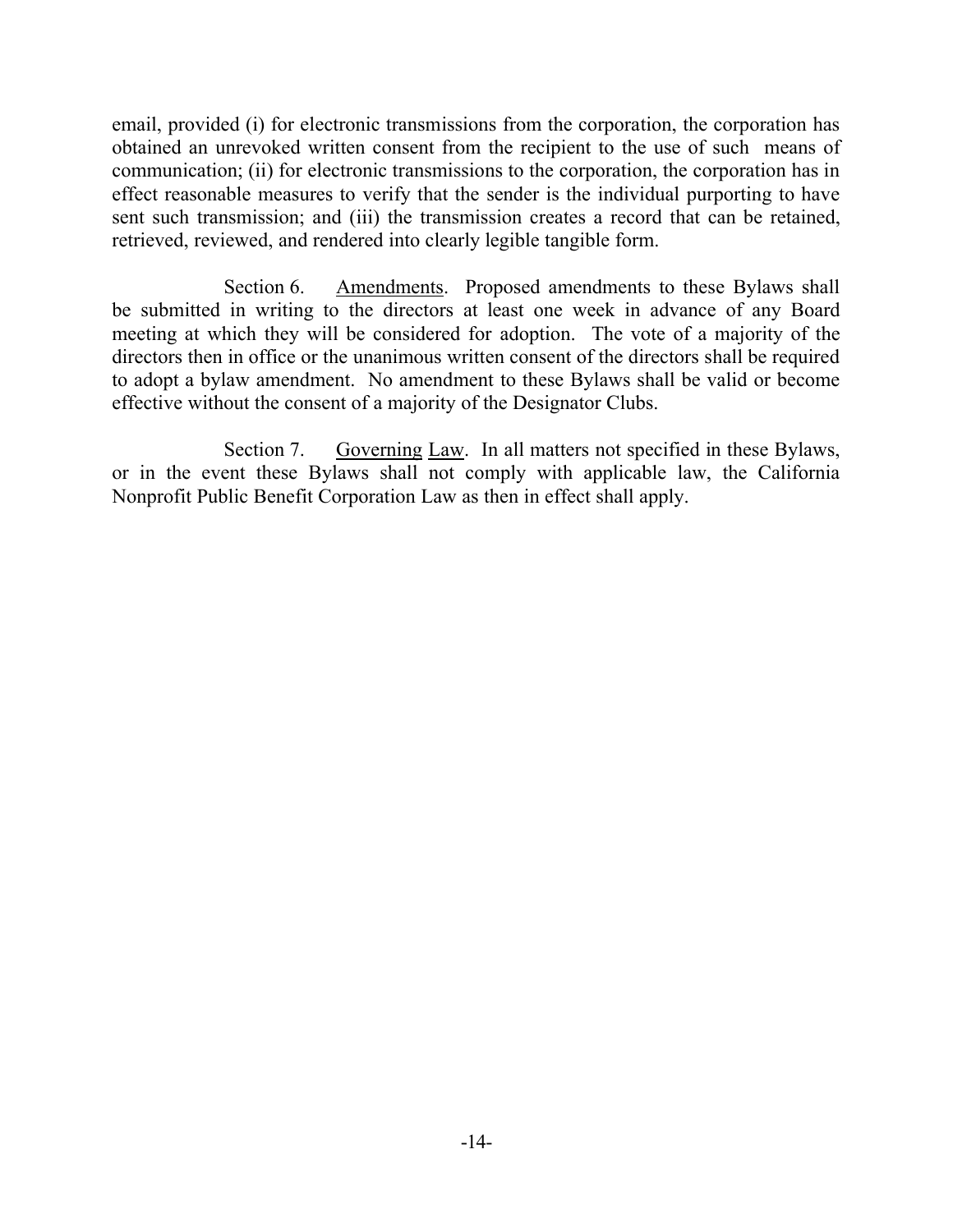## Schedule A

## List of Jack London Youth Soccer Sports League Designators

Alameda Soccer Club, a California nonprofit corporation Bay Oaks Soccer Club, a California nonprofit corporation Grass Valley Soccer Club, a California nonprofit association Montclair Soccer Club, an California nonprofit association Oakland Soccer Club, a California nonprofit association Piedmont Youth Soccer Club, a California nonprofit corporation Rockridge Soccer Club, a California nonprofit association